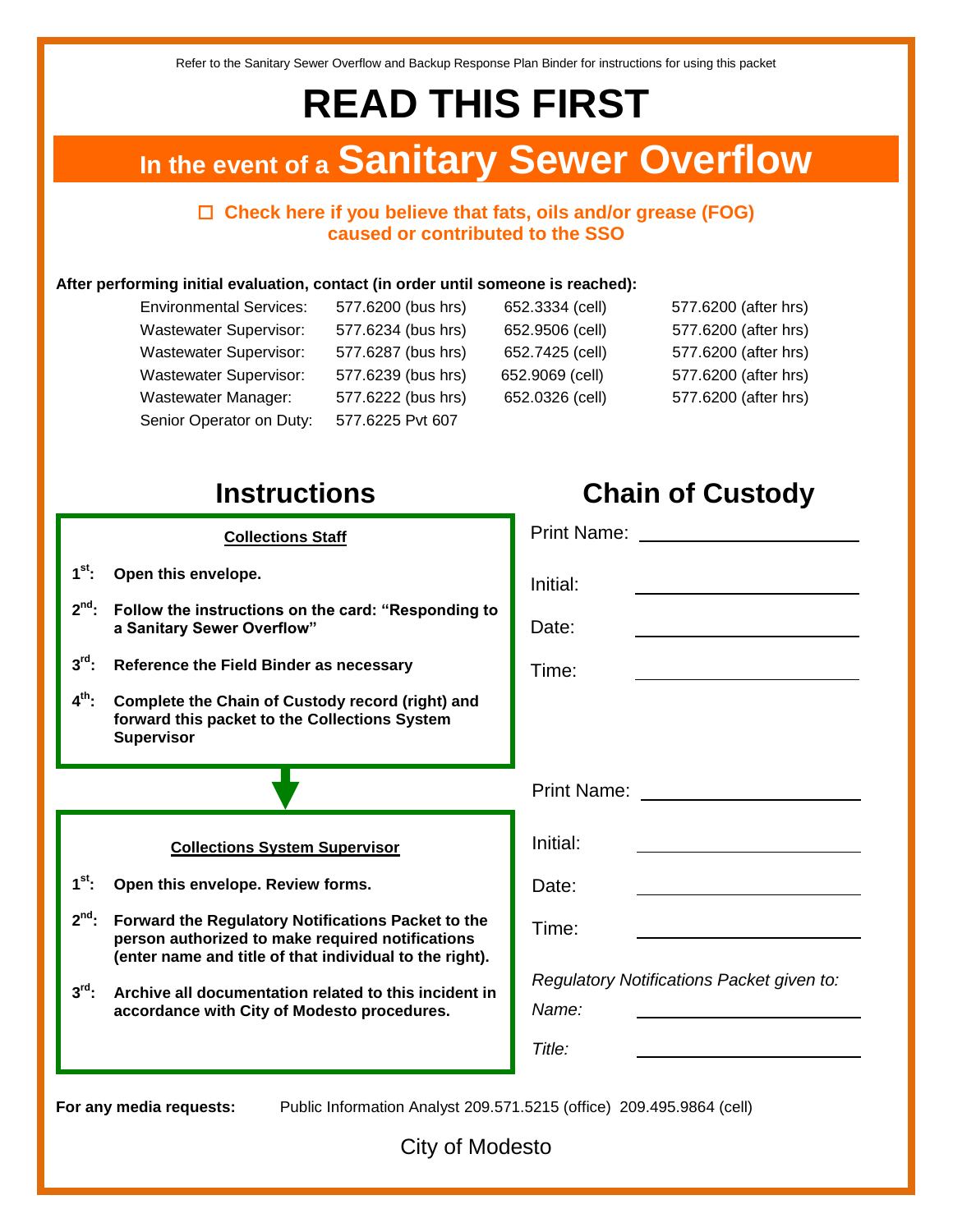## **Sanitary Sewer Overflow Packet: Table of Contents**

## **Form Form Number** Instructions and Chain of Custody ....................................................envelope label Responding to a Sanitary Sewer Overflow.......................................................OP-1 Sewer Overflow Report .........................................................................................-2 Sewer Spill Reference Guide .................................................................... pamphlet Public Posting .....................................................................................................n/a Door Hanger........................................................................................................n/a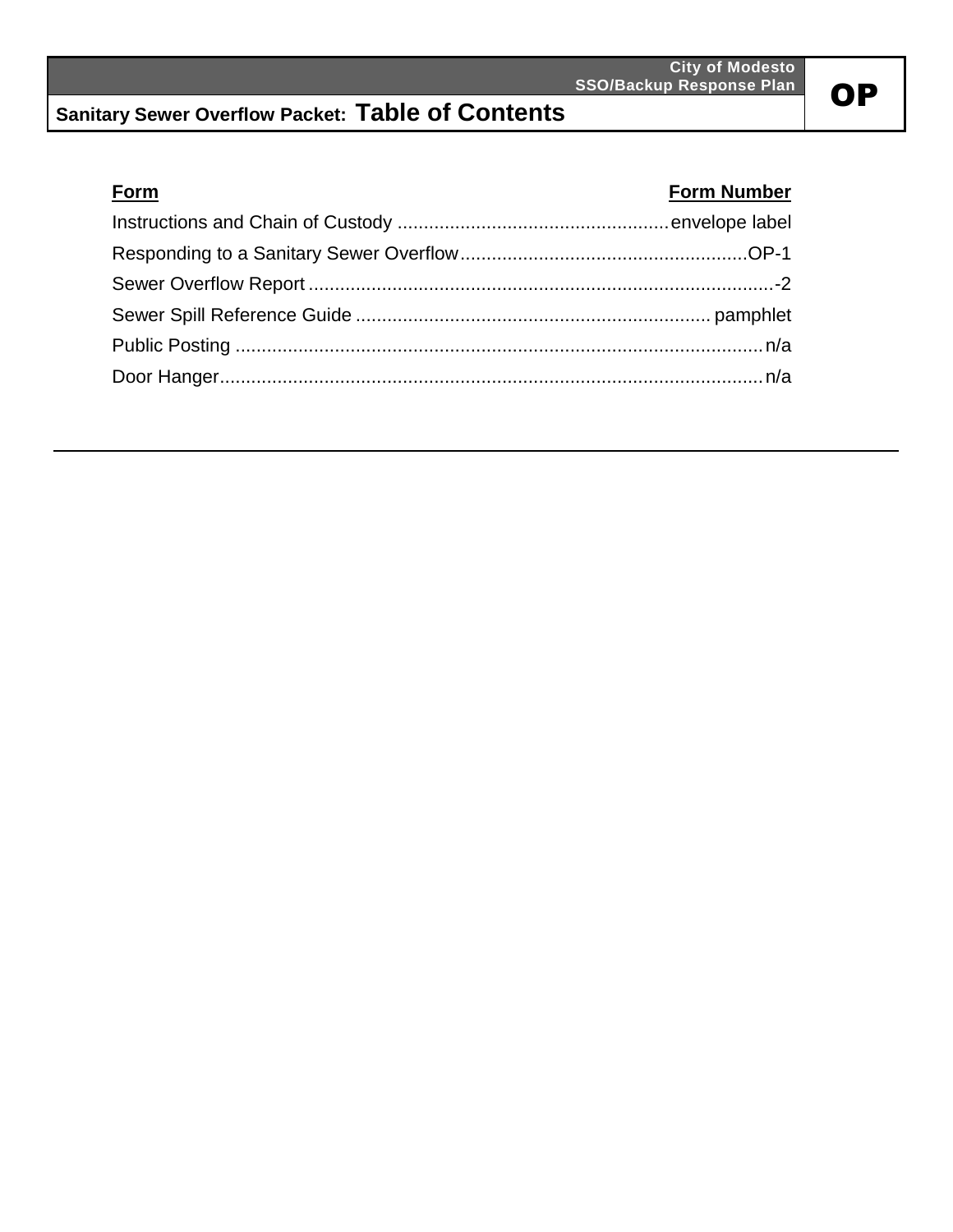| <b>City of Modesto</b>                                                                                                                                                                                                                                                                                                                                                                                                                                  |                                                                     |                                                     | <b>SSO/Backup Response Plan</b>                                                                                 | <b>OP-2</b>          |  |
|---------------------------------------------------------------------------------------------------------------------------------------------------------------------------------------------------------------------------------------------------------------------------------------------------------------------------------------------------------------------------------------------------------------------------------------------------------|---------------------------------------------------------------------|-----------------------------------------------------|-----------------------------------------------------------------------------------------------------------------|----------------------|--|
| <b>SSO Packet: Sanitary Sewer Overflow Report</b>                                                                                                                                                                                                                                                                                                                                                                                                       |                                                                     |                                                     |                                                                                                                 | Side A               |  |
| This Report is (check one):<br>$\Box$ Preliminary                                                                                                                                                                                                                                                                                                                                                                                                       | $\Box$ Final                                                        | □ Revised Final                                     |                                                                                                                 |                      |  |
| A. SPILL LOCATION                                                                                                                                                                                                                                                                                                                                                                                                                                       |                                                                     |                                                     |                                                                                                                 |                      |  |
| Spill Location Name:                                                                                                                                                                                                                                                                                                                                                                                                                                    |                                                                     |                                                     |                                                                                                                 |                      |  |
| Street Name and Number:                                                                                                                                                                                                                                                                                                                                                                                                                                 |                                                                     | Street Direction (e.g., N, S, W, NE, SW, etc.):     |                                                                                                                 |                      |  |
| <b>Nearest Cross Street</b>                                                                                                                                                                                                                                                                                                                                                                                                                             | City:                                                               |                                                     | Zip Code:                                                                                                       |                      |  |
| County: Stanislaus                                                                                                                                                                                                                                                                                                                                                                                                                                      | <b>Spill Location Description:</b>                                  |                                                     |                                                                                                                 |                      |  |
| Location 2: Street Name and Number:                                                                                                                                                                                                                                                                                                                                                                                                                     |                                                                     |                                                     |                                                                                                                 |                      |  |
| Location 3: Street Name and Number:<br>Use separate sheet for more than three locations                                                                                                                                                                                                                                                                                                                                                                 |                                                                     |                                                     |                                                                                                                 |                      |  |
| <b>B. SPILL DESCRIPTION</b>                                                                                                                                                                                                                                                                                                                                                                                                                             |                                                                     |                                                     |                                                                                                                 |                      |  |
| Spill Appearance Point: $\square$ Building/Structure $\square$ Force Main $\square$ Gravity Sewer $\square$ Other Sewer System Structure<br>$\Box$ Manhole- Structure ID#:                                                                                                                                                                                                                                                                              | $\Box$ Other (specify):                                             |                                                     |                                                                                                                 | □Pump Station        |  |
| Did the spill reach a gravity storm drain? $\Box$ Yes                                                                                                                                                                                                                                                                                                                                                                                                   | $\square$ No                                                        |                                                     |                                                                                                                 |                      |  |
| If the spill reached a gravity storm drain, was it fully captured and returned to the Sanitary Sewer? $\Box$ Yes $\Box$ No                                                                                                                                                                                                                                                                                                                              |                                                                     |                                                     |                                                                                                                 |                      |  |
| If spill was NOT fully captured and returned to sanitary sewer, does gravity storm drain discharge to a dedicated storm water or ground<br>water infiltration basin (i.e. Rockwell or retention basin)? □ Yes □ No                                                                                                                                                                                                                                      |                                                                     |                                                     |                                                                                                                 |                      |  |
| Was this spill from a private service lateral? $\Box$ Yes $\Box$ No If YES, name of responsible party:                                                                                                                                                                                                                                                                                                                                                  |                                                                     |                                                     |                                                                                                                 |                      |  |
| <b>Final Spill Destination:</b>                                                                                                                                                                                                                                                                                                                                                                                                                         |                                                                     |                                                     | $\Box$ Beach $\Box$ Building structure $\Box$ Other paved surface $\Box$ Storm drain $\Box$ Street/curb& gutter |                      |  |
|                                                                                                                                                                                                                                                                                                                                                                                                                                                         | $\Box$ Surface water $\Box$ Unpaved surface $\Box$ Other (specify): | Method calculated:                                  |                                                                                                                 |                      |  |
| Estimated spill volume (in gallons):<br>Est. volume of SSO recovered (gal):                                                                                                                                                                                                                                                                                                                                                                             |                                                                     |                                                     |                                                                                                                 |                      |  |
| Estimated volume of spill reaching surface water, drainage channel, or not recovered from a storm drain (gal):                                                                                                                                                                                                                                                                                                                                          |                                                                     | Were photos taken? $\Box$ No $\Box$ Yes - how many? |                                                                                                                 |                      |  |
| Note: Notify Supervisor immediately if the spill reached a gravity storm drainage system                                                                                                                                                                                                                                                                                                                                                                |                                                                     |                                                     |                                                                                                                 |                      |  |
| <b>C. SPILL OCCURRING TIME</b>                                                                                                                                                                                                                                                                                                                                                                                                                          |                                                                     |                                                     |                                                                                                                 |                      |  |
| SSO Reported to (who received call):                                                                                                                                                                                                                                                                                                                                                                                                                    |                                                                     | SSO Reported by (who called):                       |                                                                                                                 |                      |  |
| Phone:                                                                                                                                                                                                                                                                                                                                                                                                                                                  |                                                                     | Estimated spill start date and time:                |                                                                                                                 |                      |  |
| Date and time spill reported to sewer crew:                                                                                                                                                                                                                                                                                                                                                                                                             |                                                                     | Date and time sewer crew arrived:                   |                                                                                                                 |                      |  |
| Estimated spill end date and time:                                                                                                                                                                                                                                                                                                                                                                                                                      |                                                                     |                                                     |                                                                                                                 |                      |  |
| Weather conditions prior 72 hours: □ Sunny Weather □ Cloudy Weather □ Measurable Rain □ Rain for Several Days                                                                                                                                                                                                                                                                                                                                           |                                                                     |                                                     |                                                                                                                 |                      |  |
| D. CAUSE OF SPILL - PLEASE CHECK "PRIMARY" CAUSE OF SSO                                                                                                                                                                                                                                                                                                                                                                                                 |                                                                     |                                                     |                                                                                                                 |                      |  |
| □ Debris/Blockage<br>$\Box$ Flow exceeded capacity<br>□Grease<br>SSO cause (check"Primary" cause):<br>$\Box$ Operator error $\Box$ Roots<br>$\Box$ Pipe problem/failure $\Box$ Pump station failure<br>$\Box$ Vandalism<br>$\Box$ Inflow/infiltration<br>$\Box$ Rainfall exceeded design<br>$\Box$ Animal carcass<br>$\Box$ Electrical power failure $\Box$ Bypass<br>$\Box$ Debris from laterals $\Box$ Construction Debris<br>$\Box$ Other (specify): |                                                                     |                                                     |                                                                                                                 |                      |  |
| If SSO is caused by a private service lateral, please specify: This is the Downer Ditenant Dmanager                                                                                                                                                                                                                                                                                                                                                     |                                                                     |                                                     |                                                                                                                 |                      |  |
| Property contact:<br>Contact telephone:<br>If SSO is caused by wet weather, choose size of storm: □1-yr □2-yr<br>□5-yr □10-yr □50-yr □100-yr □>100-yr □Unknown                                                                                                                                                                                                                                                                                          |                                                                     |                                                     |                                                                                                                 |                      |  |
| Diameter (in inches) of pipe at point of blockage/spill cause (if applicable):                                                                                                                                                                                                                                                                                                                                                                          |                                                                     |                                                     |                                                                                                                 |                      |  |
| Sewer pipe material at point of blockage/spill cause (if applicable):                                                                                                                                                                                                                                                                                                                                                                                   |                                                                     |                                                     |                                                                                                                 |                      |  |
| Description of terrain surrounding point of blockage/spill cause: □ Flat<br>$\Box$ Mixed<br>$\Box$ Steep                                                                                                                                                                                                                                                                                                                                                |                                                                     |                                                     |                                                                                                                 |                      |  |
| <b>E. SPILL RESPONSE</b>                                                                                                                                                                                                                                                                                                                                                                                                                                |                                                                     |                                                     |                                                                                                                 |                      |  |
| Spill response activities (check all that apply): $\Box$ Cleaned up $\Box$ Contained all/portion of spill $\Box$ TV inspection<br>$\Box$ Restored flow<br>$\Box$ Returned all/portion of spill to sanitary sewer $\Box$ Other (specify):                                                                                                                                                                                                                |                                                                     |                                                     |                                                                                                                 |                      |  |
| Name of impacted waters (if applicable):<br>Spill response completed (date & time):                                                                                                                                                                                                                                                                                                                                                                     |                                                                     |                                                     |                                                                                                                 |                      |  |
| Visual inspection result of impacted waters (if applicable):                                                                                                                                                                                                                                                                                                                                                                                            |                                                                     |                                                     |                                                                                                                 |                      |  |
| Any fish killed? □ Yes □ No                                                                                                                                                                                                                                                                                                                                                                                                                             | Any ongoing investigation? □ Yes<br>$\square$ No                    |                                                     |                                                                                                                 |                      |  |
| Name of impacted beach (if applicable):                                                                                                                                                                                                                                                                                                                                                                                                                 |                                                                     |                                                     | Were health warnings posted?                                                                                    | $\Box$ Yes $\Box$ No |  |
| Health warning/beach closure posting/details:                                                                                                                                                                                                                                                                                                                                                                                                           |                                                                     |                                                     |                                                                                                                 |                      |  |
| Were samples of impacted waters collected? $\Box$ Yes<br>$\square$ No<br>If YES, select the analyses: $\Box$ DO $\Box$ Ammonia $\Box$ Bacti $\Box$ Other                                                                                                                                                                                                                                                                                                |                                                                     |                                                     |                                                                                                                 |                      |  |
| <b>Spill Volume Estimated by:</b>                                                                                                                                                                                                                                                                                                                                                                                                                       | <b>Report Completed by:</b>                                         |                                                     | <b>Report Verified by:</b>                                                                                      |                      |  |